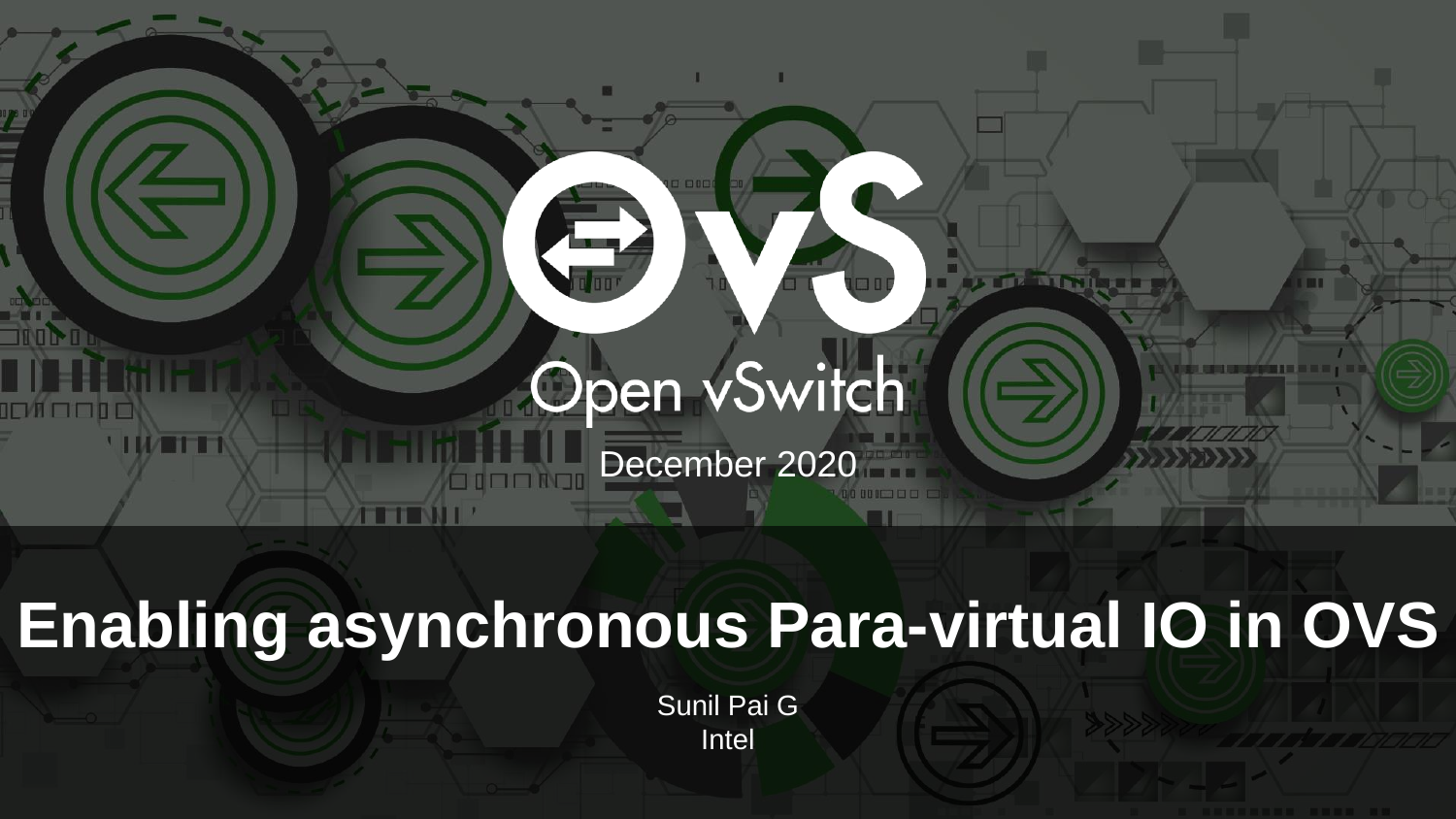

• Para-virtual I/O is a virtualization technique to enhance VM I/O performance.

- • [VirtIO](https://docs.oasis-open.org/virtio/virtio/v1.1/csprd01/virtio-v1.1-csprd01.html) is a standard of para-virtual I/O, which consists of VirtIO front-end in VM and backend in hypervisor.
- Back-end communicates with front-end by copying packet buffers between hypervisor's and VM's memory

• **Copying large bulk of data** between backend and frontend becomes a **hotspot**

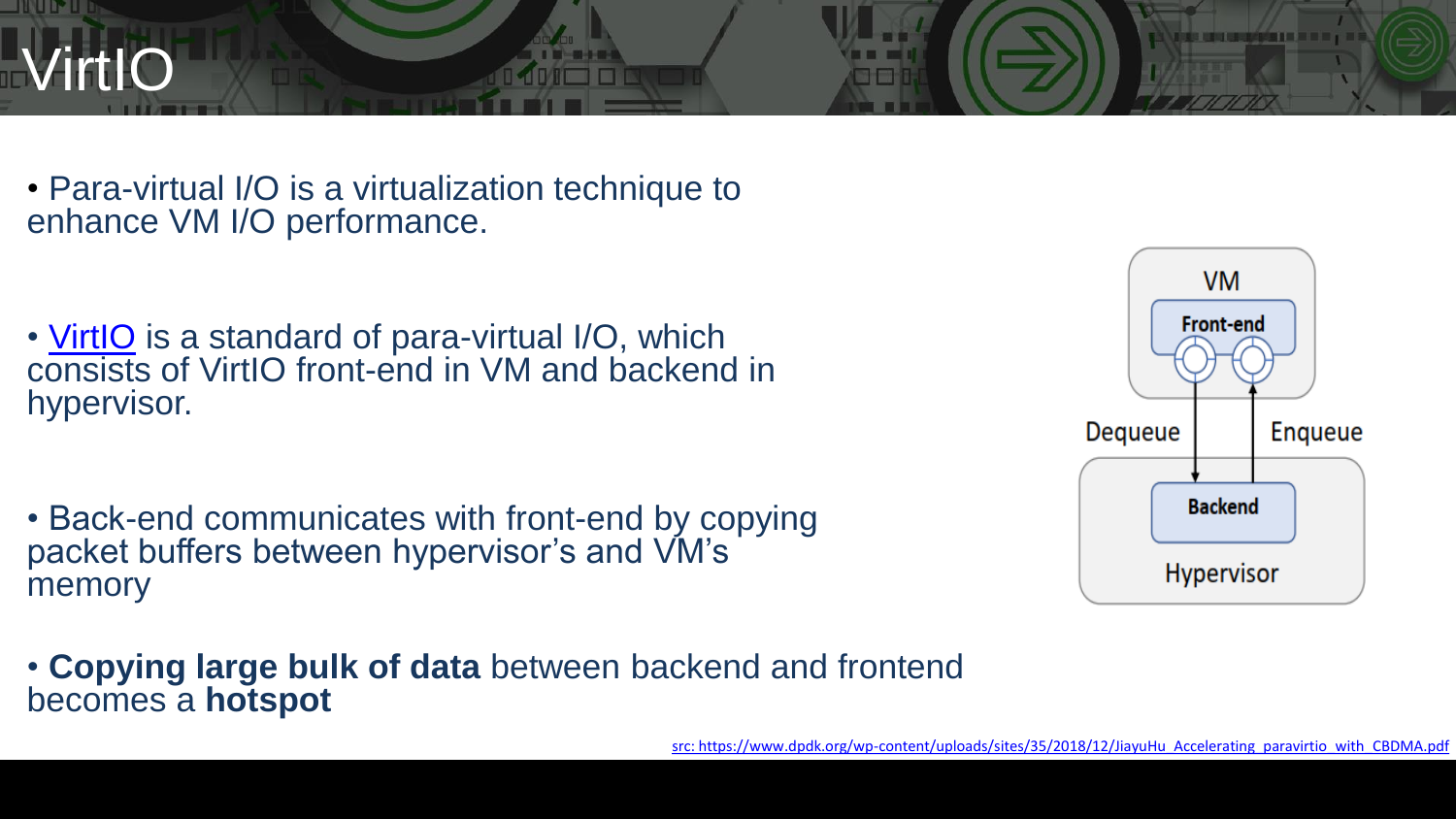## Offloading modes:

**SHARL** 

Synchronous mode: Asynchronous mode: Asynchronous mode:

**ENTER ACADEMY AT 18 YO 1** 

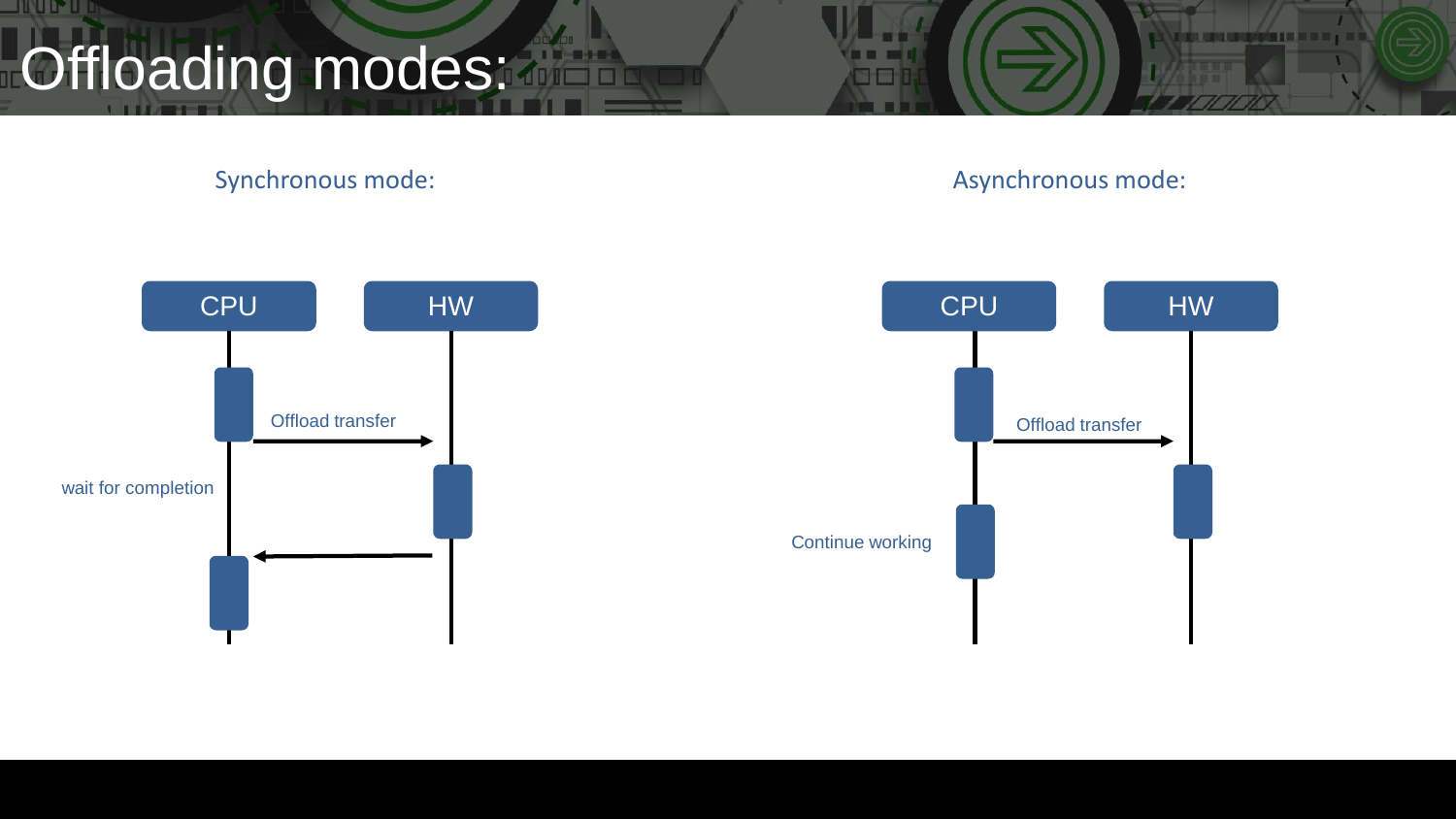### DPDK API's

#### **vHost async API's (vHost Library)**

- rte\_vhost\_submit\_enqueue\_burst /\* enqueue packets \*/
- rte\_vhost\_poll\_enqueue\_completed /\* query send status \*/

#### /\* operation callbacks \*/

- struct rte\_vhost\_async\_channel\_ops { transfer\_data(…); check\_completed\_copies(…);
	- };

#### /\* tie the callback and threshold to vid, qid pair \*/

- rte\_vhost\_async\_channel\_register
- rte\_vhost\_async\_channel\_unregister
- set RTE\_VHOST\_USER\_ASYNC\_COPY flag : rte\_vhost\_driver\_register

#### Note:

- **Only Enqueue operations supported currently**
- **All vHost async and IOAT API's are experimental**

#### **HW: Intel® QuickData Technology (QDT) (IOAT PMD)**

e no s

- rte rawdev info get
- rte rawdev configure
- rte rawdev start
- rte rawdev stop
- rte ioat enqueue copy rte ioat perform ops
- rte ioat completed ops

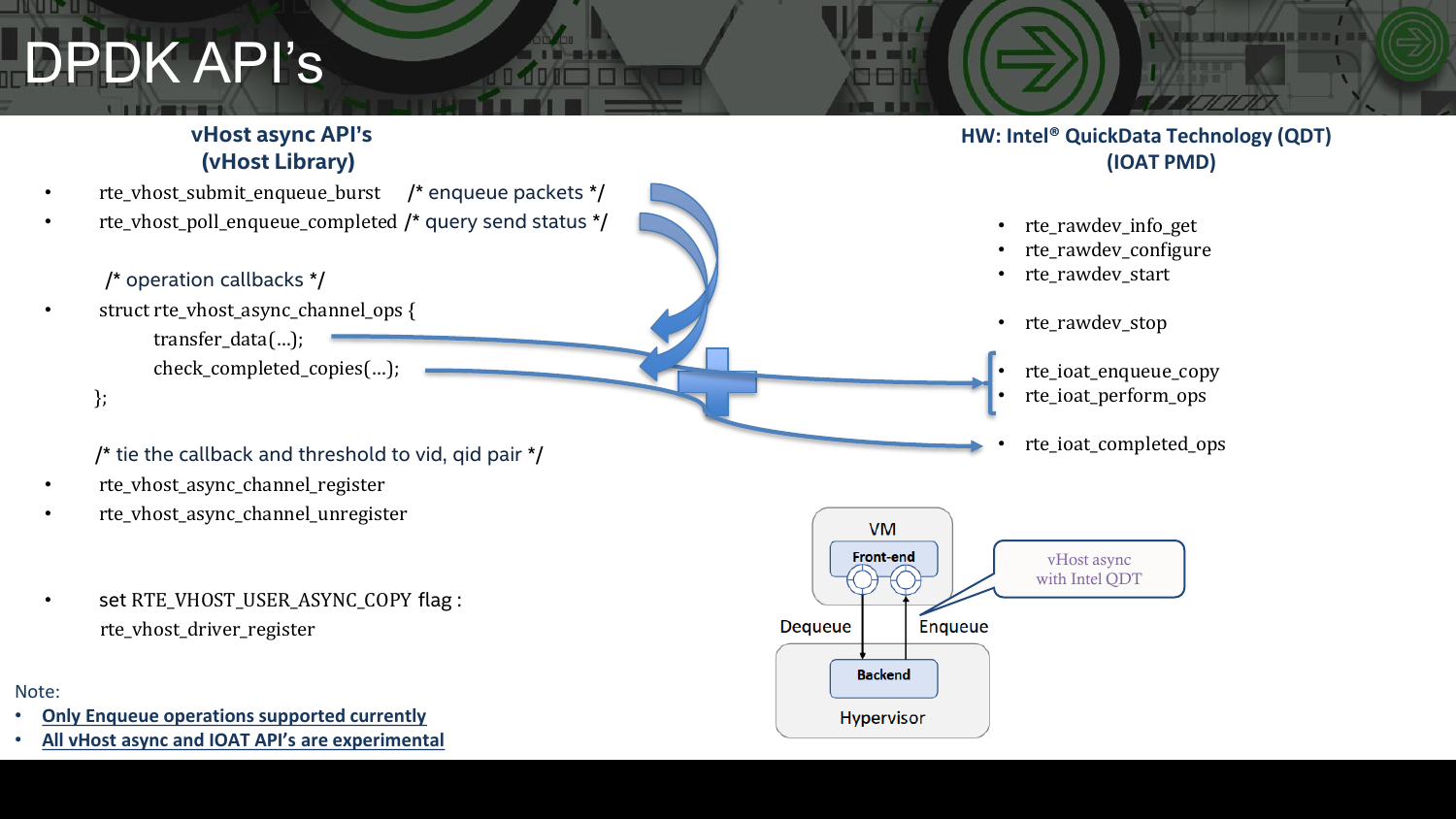### Packet transfer pipeline:

<u>sin is in</u>



**LES CREATES DE 11 DE 11** 

**Note: Decision to choose the pipeline is made by the vhost library and not at application level.**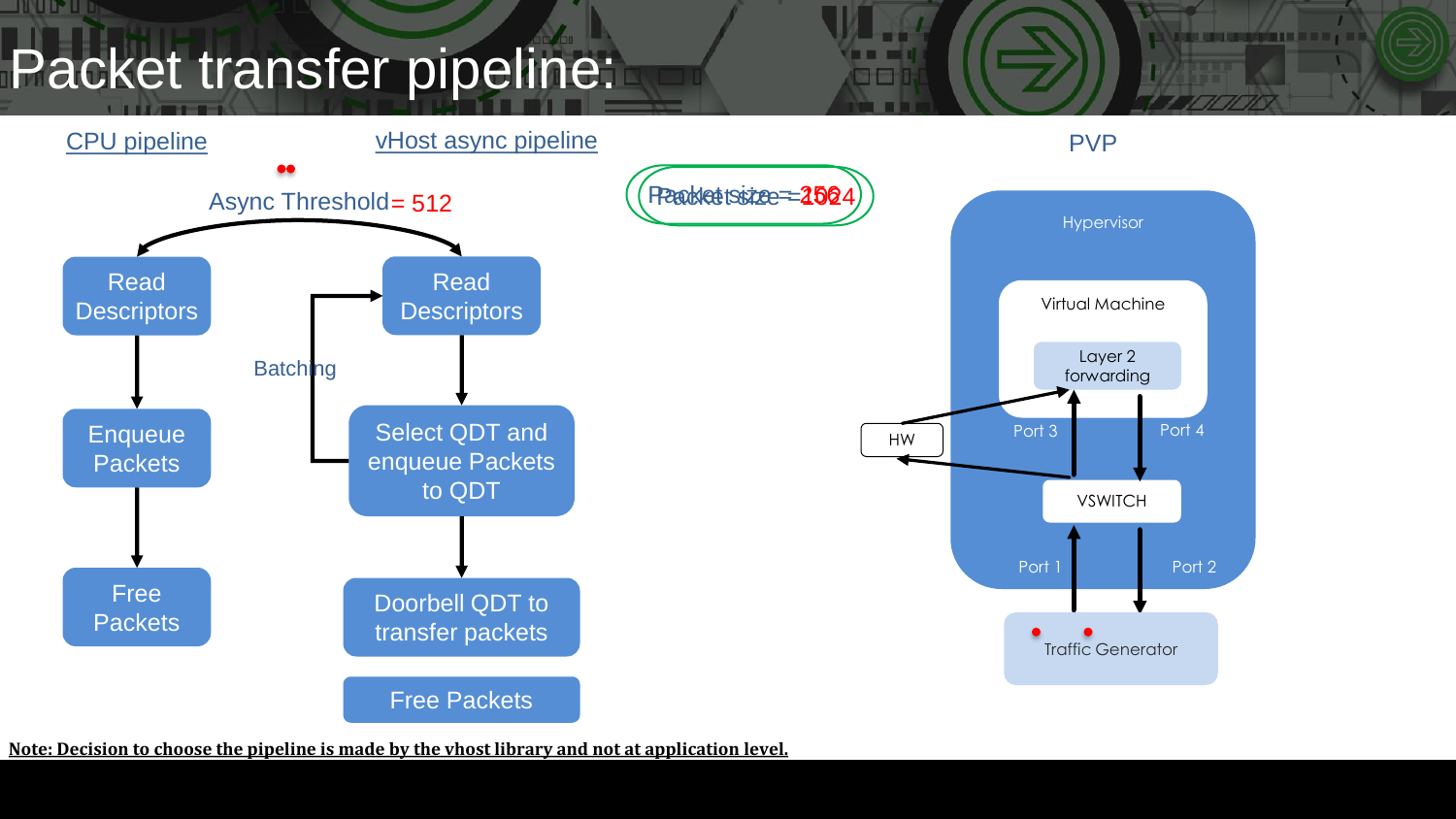### How to enable vHost async?

Enable async mode:

#vHost async copy support sOVS DIR/utilities/ovs-vsctl --no-wait set Open vSwitch. other config:vhost-async-copy-support=true

Set vhost async attributes:

txq#, DBDF, Async threshold

**Control of the Act of Act of Act of Act of Act of Act of Act of Act of Act of Act of Act of Act of Act of Act** 

\$0VS DIR/utilities/ovs-vsctl set Interface vhostuserclient0 options:vhost-async-attr="(txq0,00:04.0,256),(txq1,00:04.1,256)" \$0VS DIR/utilities/ovs-vsctl set Interface vhostuserclientl options: vhost-async-attr="(txq0,00:04.2,256), (txq1,00:04.3,256)"

#### vswitchd.log:

2020-10-09T12:53:48Z|00010|dpdk|INFO|IOMMU support for vhost-user-client disabled. 2020-10-00T12:53:487 00011 dndk TNFO DOSTCODY support for whost user-client disabled 2020-10-09T12:53:48Z|00012|dpdk|INFO|Async copy support for vhost-user-client enabled.

<u> 2020-10-09112.33.462|00013|QDUK|INFO|Per DOLL MeMOIY TOI DPDK GeVICes GISabted.</u>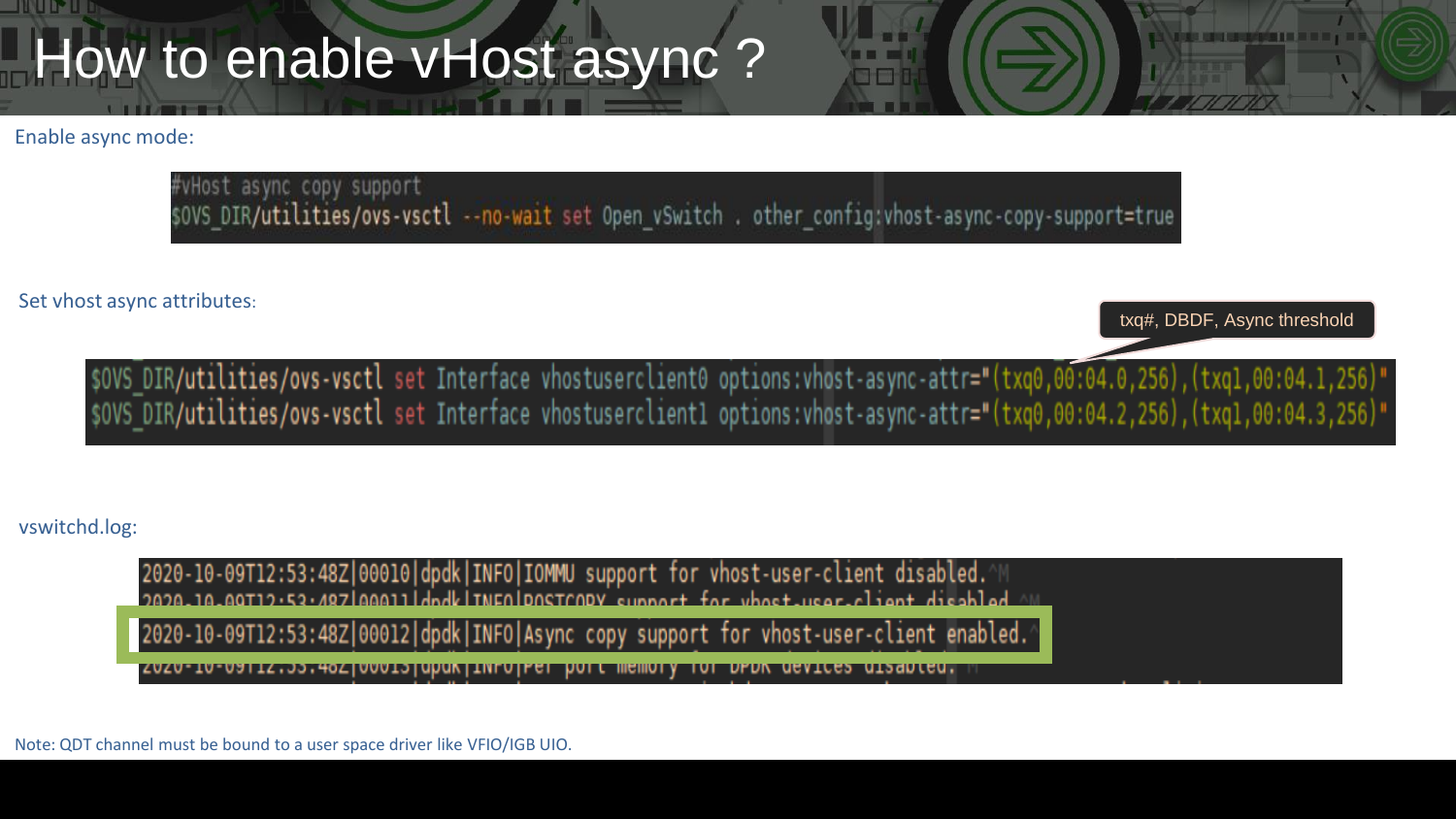### Challenges:

- 1. rte\_ioat\_completed\_ops returns number of "segments" sent while vHost library expects number of packets sent as a return.
- 2. QDT copy is asynchronous with CPU operations. QDT may still be copying packets when enqueue API returns. So, when to free and where? Also depends on HW.
- 3. QDT channel static mapped to Tx queues
- 4. Limited QDT channels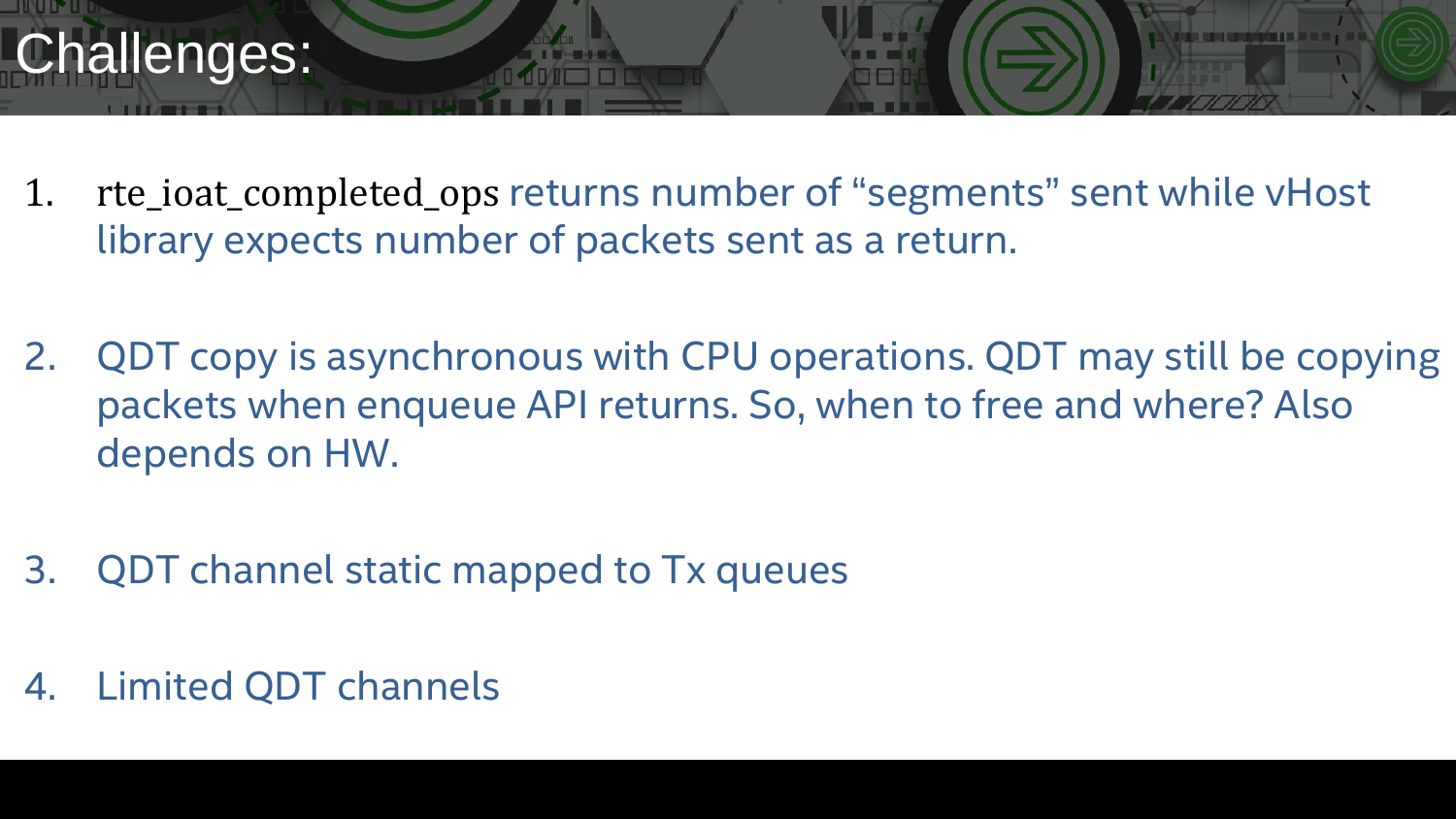### Possible solutions:

- 1. Have packet-segment tracking to match with rte\_ioat\_completed\_ops return
- 2. a. Wait until all packets of current batch are free and then process next batch :
- wait in \_\_netdev\_dpdk\_vhost\_send
- ❑ CPU not doing any work other than waiting
- beats the purpose of async!
- 2. b. No wait, free inside the same function:
- ❑ Packets not free'd in current iteration/batch will be free'd next time.
- Have to call rte\_vhost\_poll\_enqueue\_completed to flush the virtqueue
- If dynamic txq, what if the same queue is not used to all from next iteration?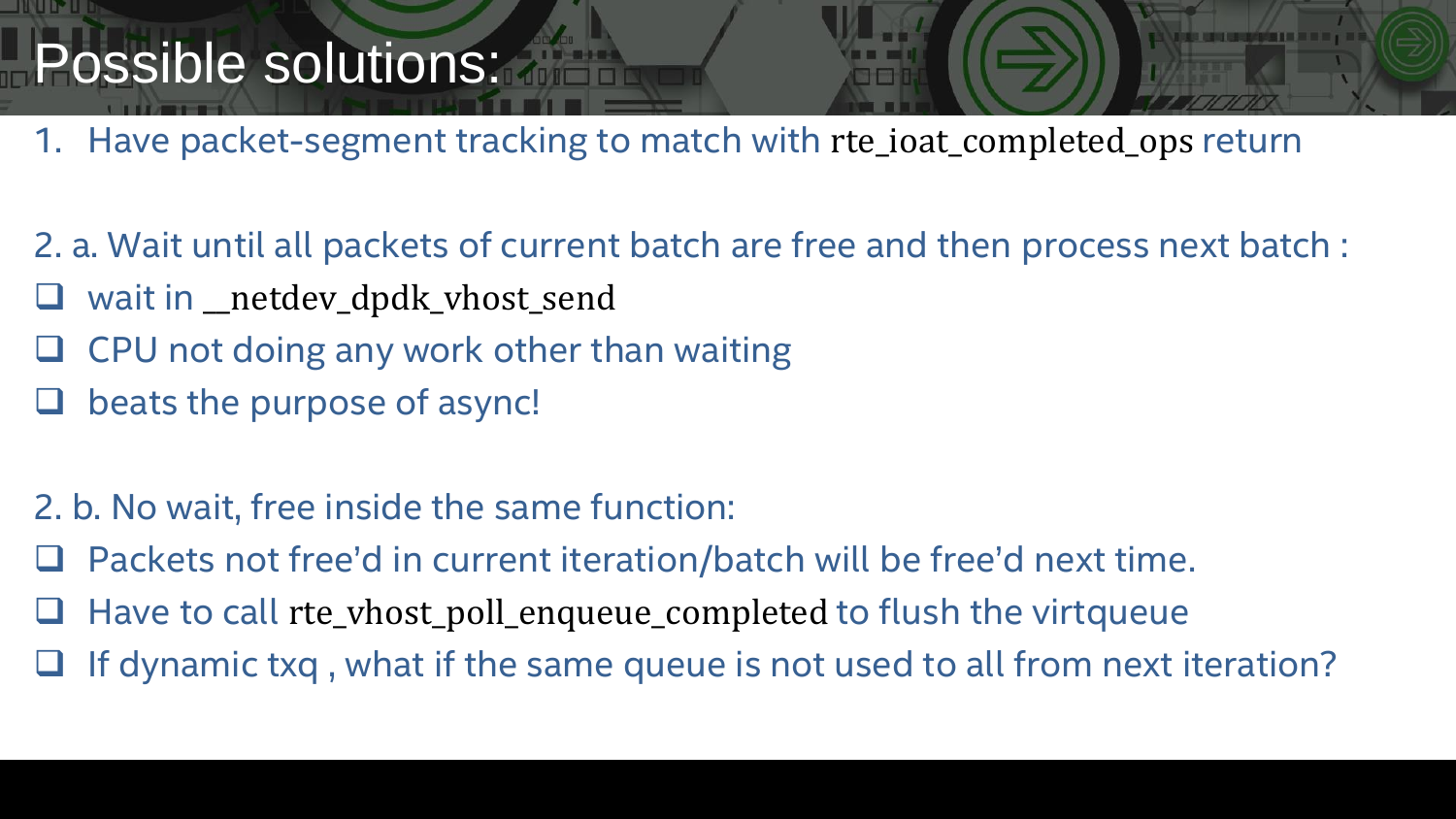### Possible solutions:

- 2. c. Free outside the send function much later: Considerations:
- Needs to have access to the netdev and tx qid.
- ❑ Must be called regularly in the PMD.

#### Good contender:

- ❑ dp\_netdev\_pmd\_flush\_output\_packets
- ❑ Called inside the PMD regularly
- Has access to netdev and tx qid via pmd->send\_port\_cache
- Free once after dp\_netdev\_pmd\_flush\_output\_on\_port
- call free continuously for the netdev and gid when no packets to send between bursts. But …
- Will require spinlock for txq
- High CPU usage of free function ~60%
- ❑ Breaks abstraction.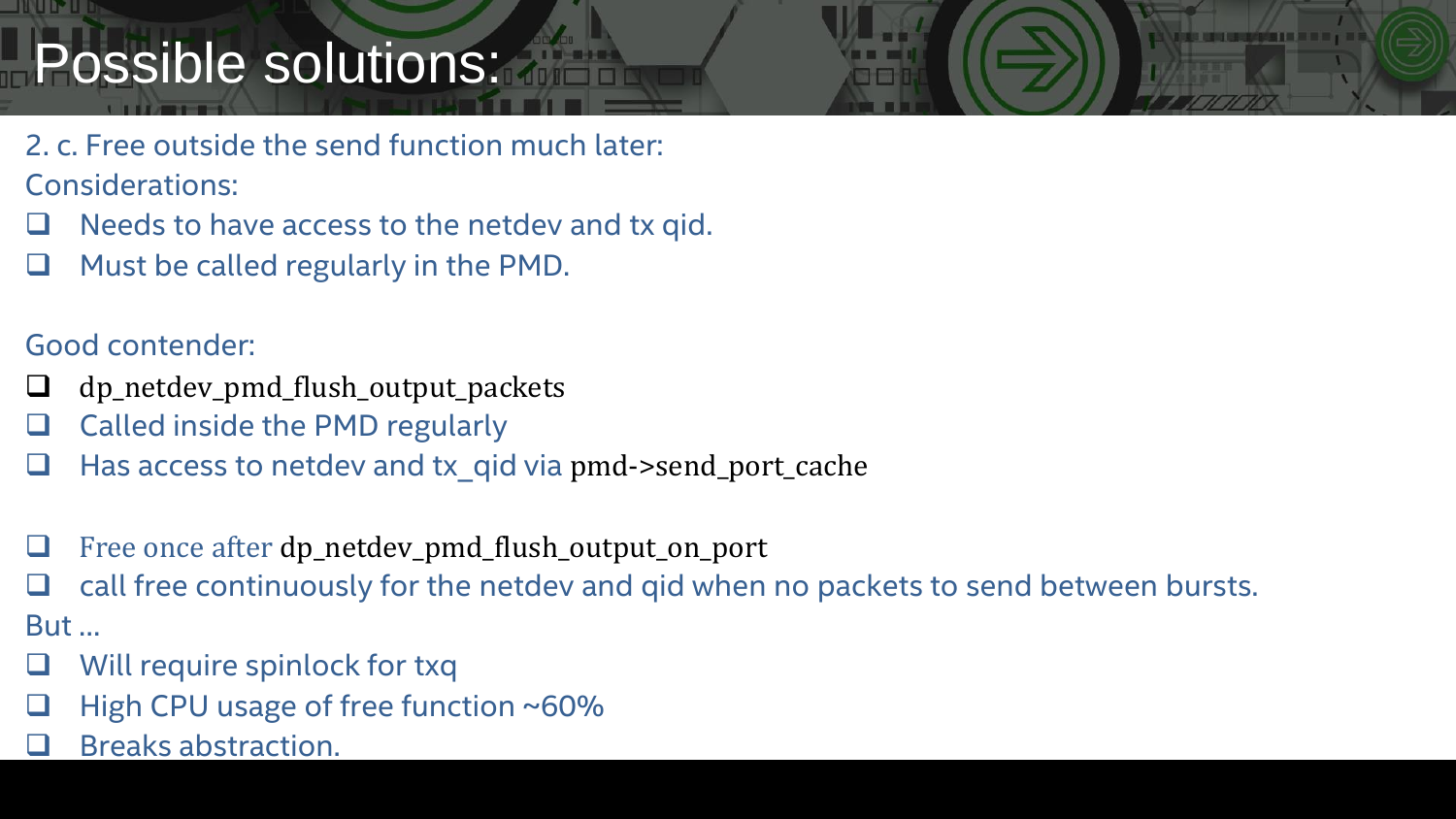### Possible solutions:

### Reduce the CPU usage:

❑ Call free only for vhost ports by introducing callbacks at netdev level (struct netdev class)

/\* In case of async data path, the packets will have to be freed at a later \* point in time using this callback for the device \*/ void (\*free pkts) (struct netdev \*netdev, int qid, const bool concurrent txq); .set config = netdev dpdk vhost client set config, .send = netdev dpdk vhost send, .free\_pkts = netdev\_dpdk\_vhost\_async\_free\_pkts, .get\_carrier = netdev\_dpdk\_vhost\_get\_carrier, .get stats = netdev dpdk vhost get stats,

- ❑ Avoid calling free if no packets to free.
- ❑ Have tracking at netdev level perhaps a bitmask for each queue or may be even at pmd level ?
- $\Box$  CPU usage of free function ~ 7%
- What if dynamic txq again?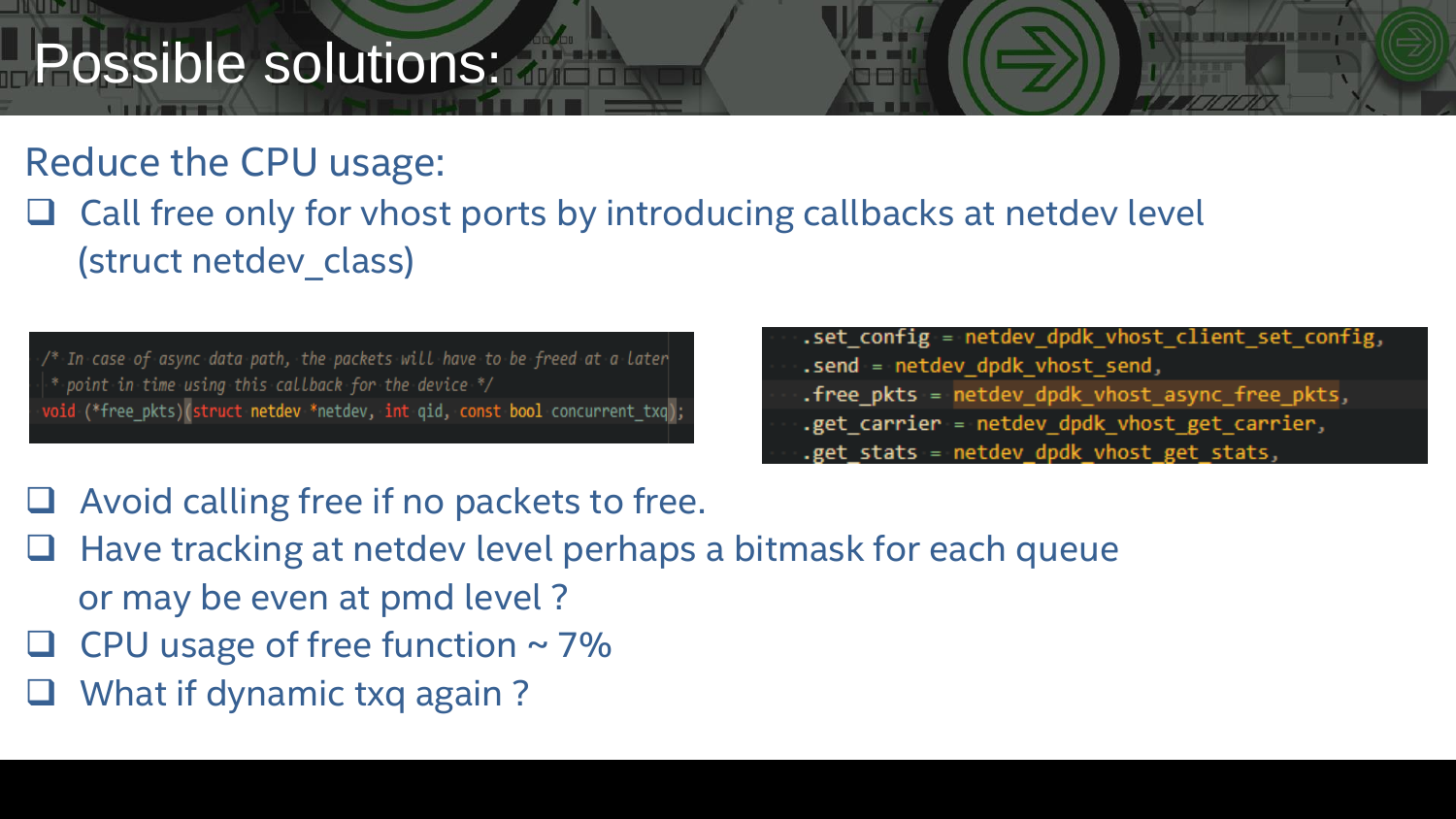- ❑ Further investigation on where and when to free the packets
- ❑ Support vHost async dequeue operation.
- ❑ Support sharing QDT among vhost queues and ports.
- Introduce debuggability.
- ❑ Update documentation

Patch at :

<https://patchwork.ozlabs.org/project/openvswitch/patch/20201023094845.35652-2-sunil.pai.g@intel.com/> Comments are welcome!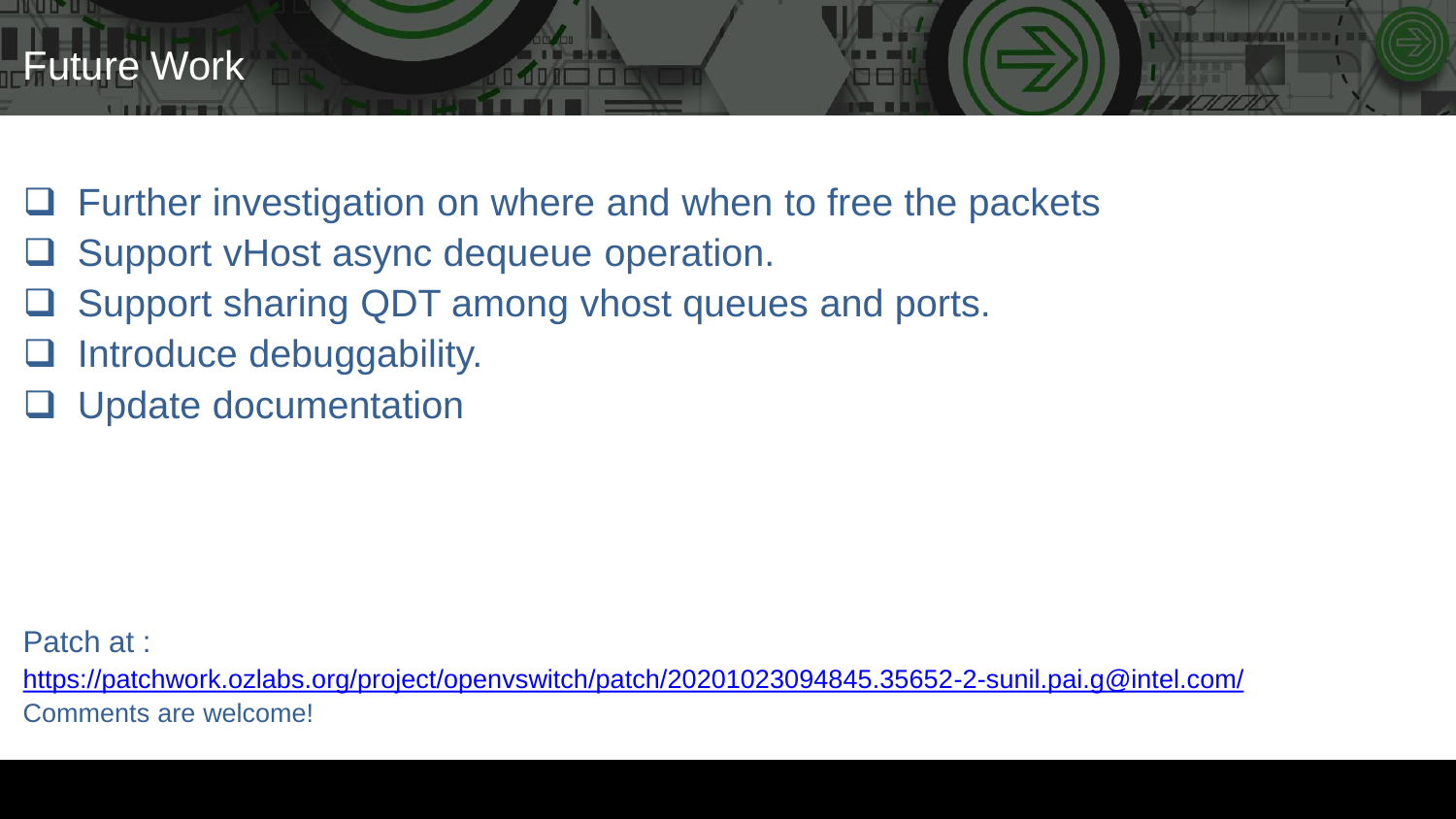### References

**THEFT** 

- <https://doc.dpdk.org/guides-20.11/rawdevs/ioat.html>
- <https://www.intel.com/content/www/us/en/wireless-network/accel-technology.html>
- <https://www.dpdk.org/wp-content/uploads/sites/35/2019/10/Asynchronous.pdf>
- [https://www.dpdk.org/wp-content/uploads/sites/35/2018/12/JiayuHu\\_Accelerating\\_paravirtio\\_with\\_CBDMA.pdf](https://www.dpdk.org/wp-content/uploads/sites/35/2018/12/JiayuHu_Accelerating_paravirtio_with_CBDMA.pdf)